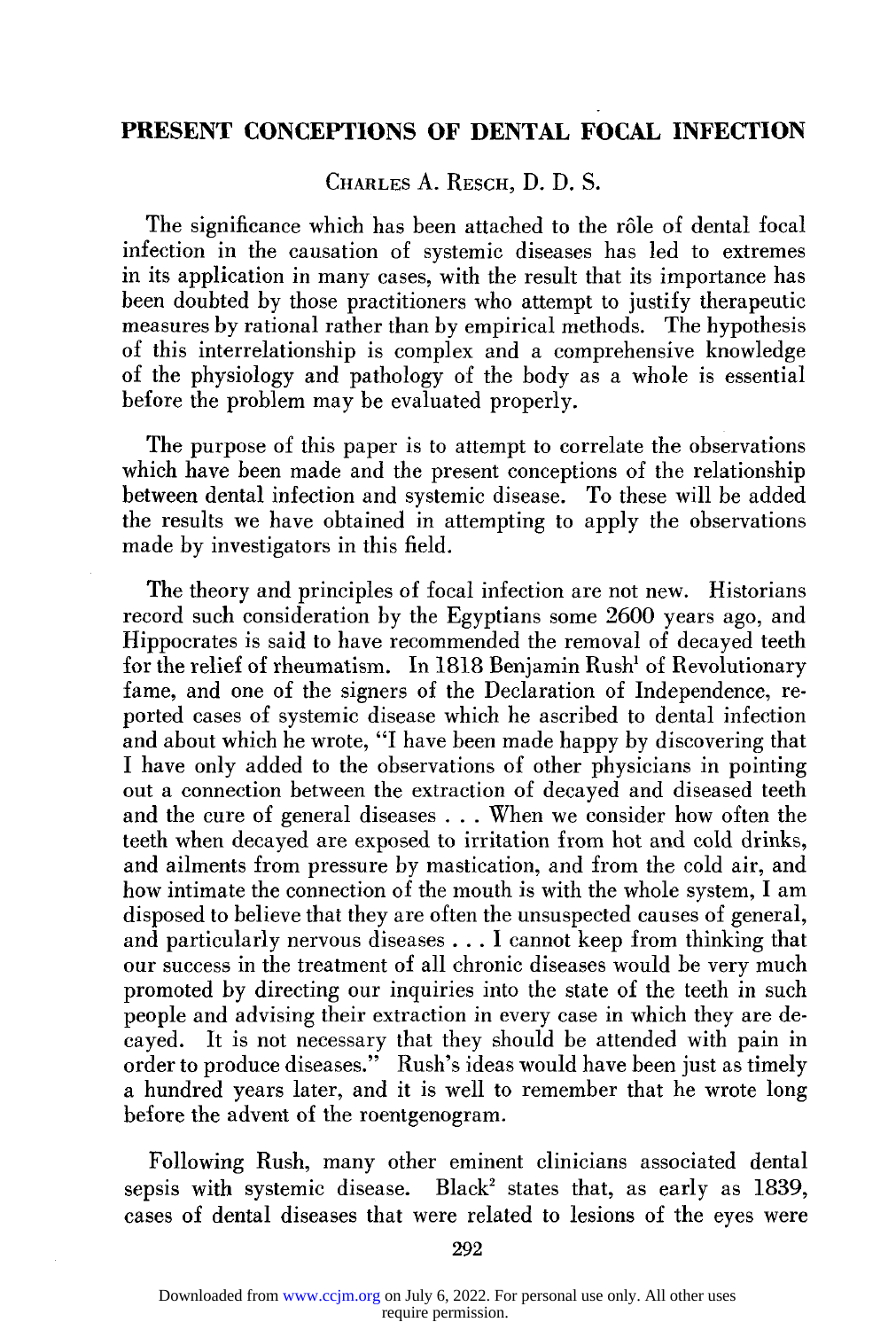reported in the literature, and Garretson<sup>3</sup> in 1890 described various systemic derangements, such as spasms, skin diseases, diarrhea, and "irritation," which he ascribed to dental origin.

In 1891, C. W. Miller<sup>4</sup>, an outstanding bacteriologist, wrote, "During the past few years the conviction has gradually grown continually stronger among physicians as well as dentists that the human mouth as a gathering place and incubation of diverse pyogenic germs performs the significant rôle in the production of various disorders of the body, and that if many diseases whose origins enveloped in mystery could be traced to this source, they would be found to have originated in the oral cavity."

These early clinicians were limited to clinical observations only, and even without the aid of roentgenograms, they recognized the relationship between abnormal conditions of the mouth and certain systemic conditions. The reason for such an association could be explained only by the direct extension of the infection into the surrounding tissues by way of the blood stream thus producing a septicemia, by the absorption of pus and bacteria through the alimentary system, or through reflex irritations from dental pulps. In 1896, König<sup>5</sup> made demonstrations of dental radiography. Upson<sup>6</sup> in 1909 attempted to establish a relationship between dental lesions and serious mental disturbances. Two years later, Pancoast<sup>7</sup> attempted to establish a relationship between dental effects and idiopathic epilepsy, and Sparrevohn<sup>8</sup> suggested the possibility that impacted third molars might be an etiological factor in the production of Ludwig's angina. This work introduced the era of dental radiography as an aid in diagnosis and it initiated many lines of investigation.

As interest in dental radiography increased and as improvements were made in technic, members of both the medical and dental professions began to place greater emphasis on dental sepsis as a causative focus in systemic infections. This marked the beginning of a broader concept of focal infection, and this was increased by the definite attempts of bacteriologists and other scientists to place the hypothesis on a basis of rational therapeutics rather than on the empirical observations which had prevailed prior to the use of roentgenology and bacteriology. At approximately this time, William Hunter, an eminent English internist, presented a paper at Yale University entitled, "The Role of Sepsis and Asepsis in Medicine."9 In this paper he severely criticized the American dental profession for its part in producing "mausoleums of gold" in the mouths of the American people. He felt that under these "mausoleums" were the ideal culture media for the growth of the particular bacteria associated with the anemias and nephritis. To Hunter, the problem was not one of teeth and conservative dentistry, but of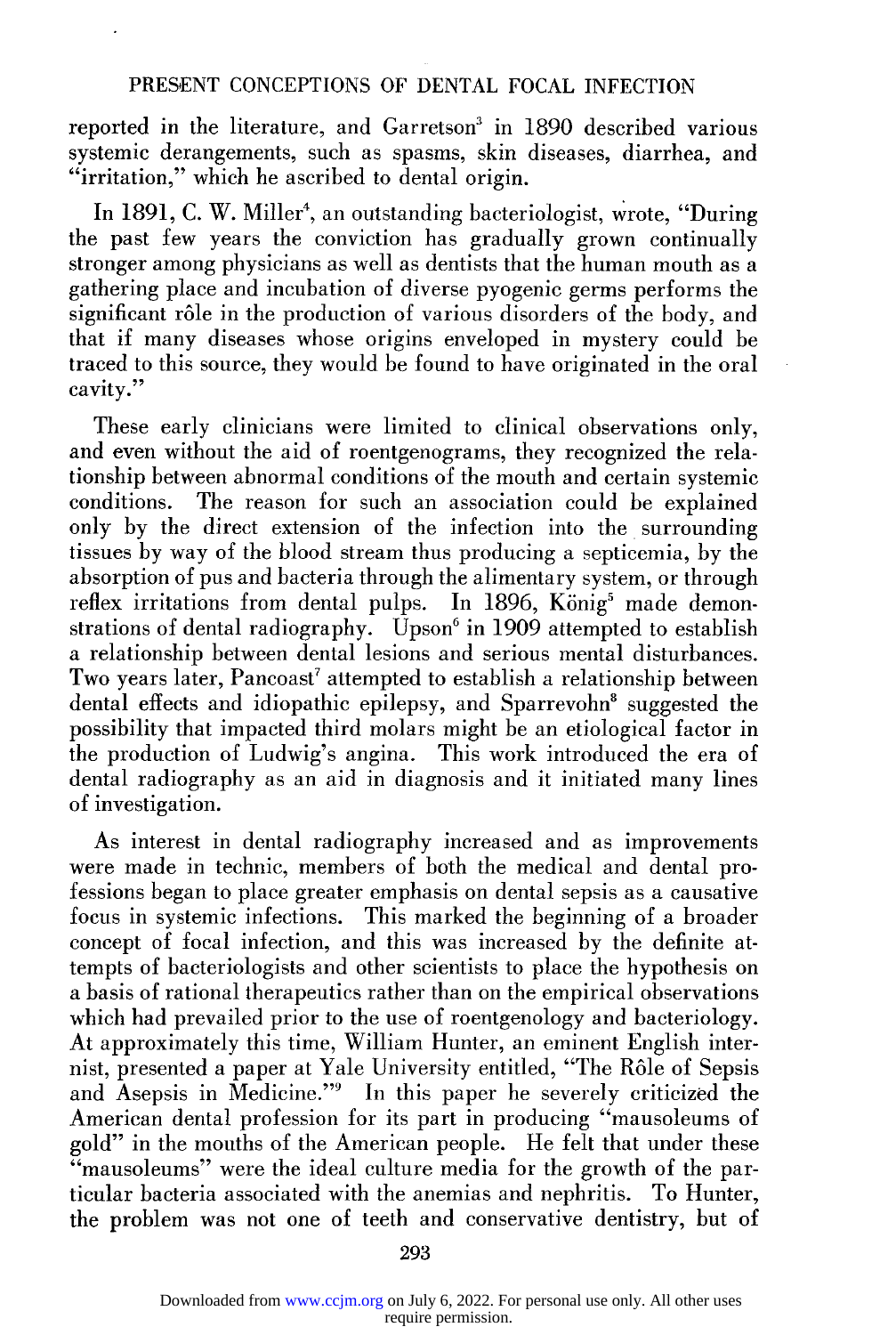sepsis and asepsis, with conservative dentistry assuming the rôle of septic dentistry, incubating infection. Needless to say, this paper aroused a storm of protest from the dentists of America, but in the end, it served to stimulate interest in the scientific study of dental sepsis.

Frank Billings<sup>10</sup> and his associates in Chicago published the first truly scientific papers concerning this problem. In 1916, by careful correlation of clinical, bacteriological, and experimental findings, they were able to present some apparently definite facts concerning the relationship of systemic diseases and periapical infections. The more universal use of radiograms for the diagnosis of oral infection was strongly urged. With the inauguration of this method of research, other clinicians entered the field and since that time, the medical profession has led the way, and the dentist has assisted by providing clinical observations and the results of roentgenographic studies. Rosenow and later Haden presented carefully controlled and substantiated experimental work which has made the general acceptance of the hypothesis more secure.

Before discussing the experimental studies on this problem, a definition of the condition should be stated. Billings' early definition of focal infection was simply, "a circumscribed area of infection," but this has been elaborated in the following manner: "focal infection is a chronic process beginning in some epithelial defect and later involving remote parts of the body by establishing new bacterial colonies or by toxemias, and caused chiefly by Streptococci and sometimes Staphylococci." This definition has been formulated by Hatton and his associates<sup>11</sup> of Northwestern University.

Rosenow12, in a series of experiments, was able to demonstrate that organisms in chronic foci vary greatly in their affinity for different tissues of the body, and he emphasized that a focus is not only an area in which organisms multiply and enter the blood stream, but also a place where tissue affinity is acquired. By studying the migratory movements of bacteria in an electrical field he has since endeavored to determine the reasons for this elective localization.

He found that streptococci from similar sources in patients with different types of disease had a definite variation in cataphoretic time and velocity. Of particular interest were his observations of the shift of the cataphoretic time and velocity of streptococci isolated from the nasopharynges and apices of the teeth of patients suffering from arthritis, encephalitis and other diseases.

However, the question in which the dental practitioner is vitally interested is, how can we demonstrate with the diagnostic means now at hand that dental infection actually exists? The answer simply stated is—such a condition cannot actually be so demonstrated. Rosenow's

require permission. Downloaded from [www.ccjm.org](http://www.ccjm.org/) on July 6, 2022. For personal use only. All other uses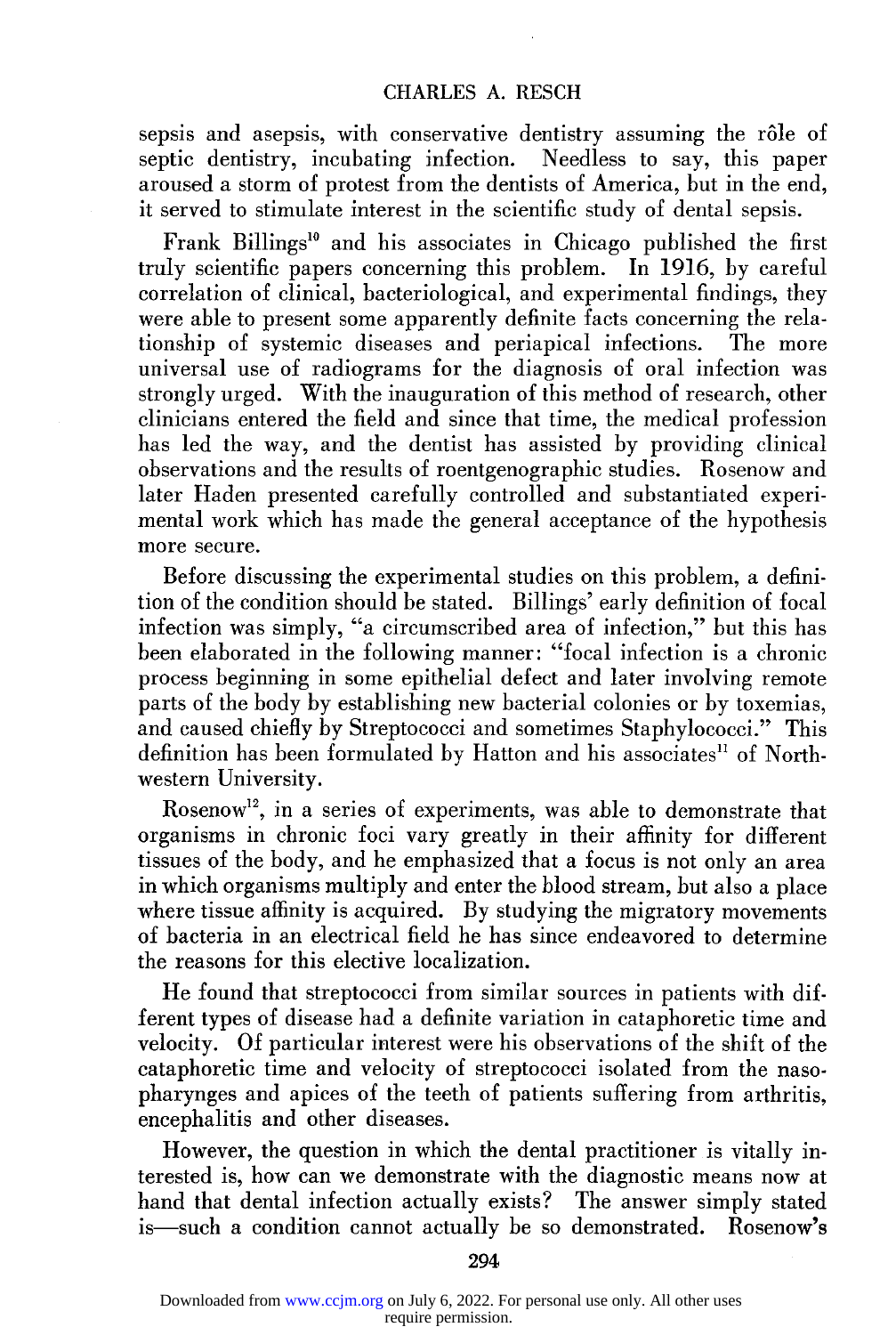work has shown the complexity of the ramifications surrounding the problem. If it were possible to classify the histopathological phase by microscopic study of the tooth in question and to examine the tooth and tissue without sacrificing either, the solution might be obtained.

Haden<sup>13</sup> approached this problem from the bacteriological viewpoint. He attempted to correlate the bacteriological and roentgen findings. He found that in 500 pulpless teeth, which were radiographically negative, 46.2 per cent contained cultures of ten or more colonies. Of 500 pulpless teeth which were roentgenographically positive, 62.8 per cent on culture contained ten or more colonies. In the controls, 400 vital teeth were examined and on culture, but 4.8 per cent had ten or more colonies. Viewing his results from a negative aspect, we find that of the positive pulpless teeth, 26 per cent were negative to bacterial growth in deep agar culture medium. Of the negative pulpless teeth, 44.3 per cent were found to be negative in deep agar culture medium. Of the vital control teeth, 85.5 per cent were found to be negative

In explanation of the 4.8 per cent of the vital teeth in which ten or more colonies were cultured, it is necessary to again refer to Rosenow's work in which cultures of Staphylococcus albus were planted in the anterior vital teeth of dogs. After a period of time, extraction of these vital teeth revealed the presence of the organisms in the pulp canals and at the apices of other nonvital teeth in situ which had not been contaminated experimentally. After a longer period of time, other sound teeth that were removed were found to be sterile, but the nonvital teeth extracted later remained contaminated. From this work it was concluded that all teeth are affected metastatically by bacteria if such bacteria have access to the general circulation. However, vital teeth in general have the power of overcoming invasion, provided the general resistance of the host is normal, while nonvital teeth apparently do not have this ability or resistance and remain as a source of continued infection.

Haden and Rosenow recognize four possible groups of dental focal infection: (1) The positive and negative pulpless tooth with chronic periapical infection, (2) pyorrhea alveolaris and pockets surrounding partially erupted teeth and under poor restorative appliances, (3) chronic pulp infection in vital teeth, and (4) residual alveolar infection following dental extraction.

Rhoads and Dick14 extracted radiographically negative pulpless teeth from all parts of the mouth and studied them bacteriologically. They concluded that it seemed justifiable to regard all pulpless teeth as probable foci of infection whether or not radiographs showed changes in the apices, and they further emphasized that this is true in the presence of systemic disease of a type which usually is associated with focal infection.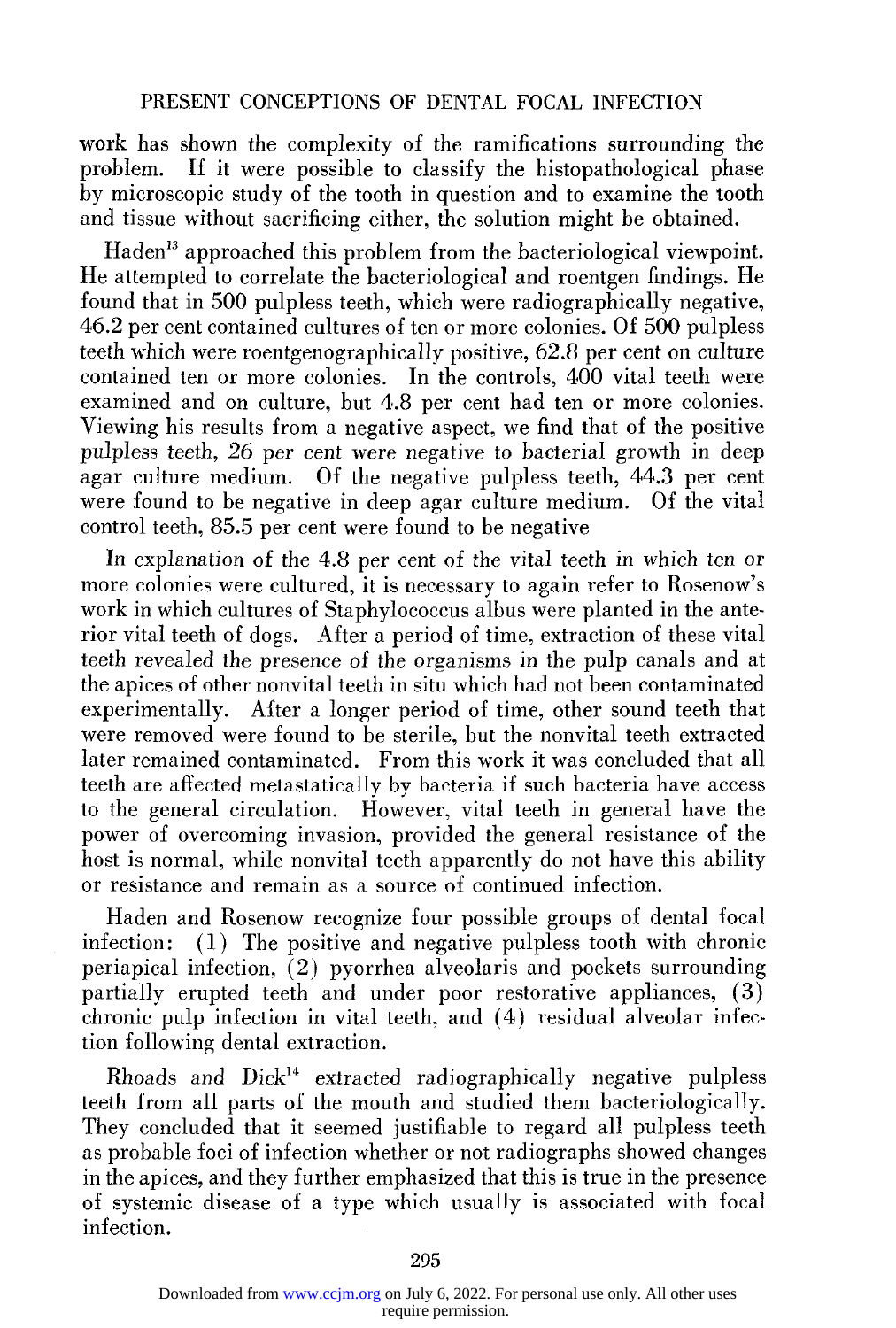Recently, we had the opportunity of removing two teeth from a hospitalized patient. One was a lower left bicuspid which was devitalized and showed definite evidence of periapical involvement with a large area of rarefaction, and beyond this there was condensing osteitis. The other tooth, which also was devitalized, was an upper left lateral and it was absolutely roentgenographically negative to any apparent periapical pathosis. Both teeth were cultured by our bacteriologist, Mr. Reich, who used a brain agar culture medium and brain broth culture as contrast. Considerably more than two hundred colonies of bacteria grew on the agar culture. The bacteria from both teeth after incubations for 24 hours were later proven to be Streptococcus nonhemolyticus. The profuse growth of a single species of bacterium on agar ruled out contamination. The essential point here was that the removal of the definitely radiographically positive teeth would not have excluded all the possible factors of dental focal infection.

The Northwestern University group<sup>11</sup> recognize the following primary dental foci: (1) The periapical involvement which is primarily of metastatic origin or the result of a bacteremia in which a focus is set up at points of weakest local resistance, (2) pyorrheal infection which is primarily toxic and not a true lateral abscess, but a circumscribed one caused by poor drainage and a low grade chronicity, (3) the pulp infections or a localized abscess in an otherwise normal pulp, which is predominately toxic and is the most potent factor in dental focal infection. In this group, the symptoms of discomfort are present but often referred. Listing the vitality of such a tooth may show a reaction varying from normal to sluggish (hypesthesia) to hypersensitivity. The tooth usually shows a large restoration and in such instances, the radiogram is of little diagnostic value. Pulp stones may be recognized and be the only visual clue roentgenographically. The fourth class recognized by the group at Northwestern is the partially erupted third molar with its recurring pericoronitis and its tendency to become toxic. These workers have studied focal infections not only from the bacteriological standpoint, but also from the histopathological angle and present slides of the microscopic picture found at the apices of these teeth in situ. Areas of periapical rarefaction do not necessarily mean infection. This group has been able to demonstrate areas of rarefaction at the apices of teeth in which there was no round cell infiltration or bacteria.

One particular phase of this type has been investigated by E. C. Stafne<sup>15</sup> who applied the term "periapical osteofibrosis" to the condition, which is the forerunner of the cementoma and is most prevalent in the anterior region of the mandible.

Blayney<sup>16</sup> demonstrated, by microscopic sections of apical tissue, that devitalized teeth with root canals incompletely filled may be entirely free from all indications of inflammation or bacterial invasion. He showed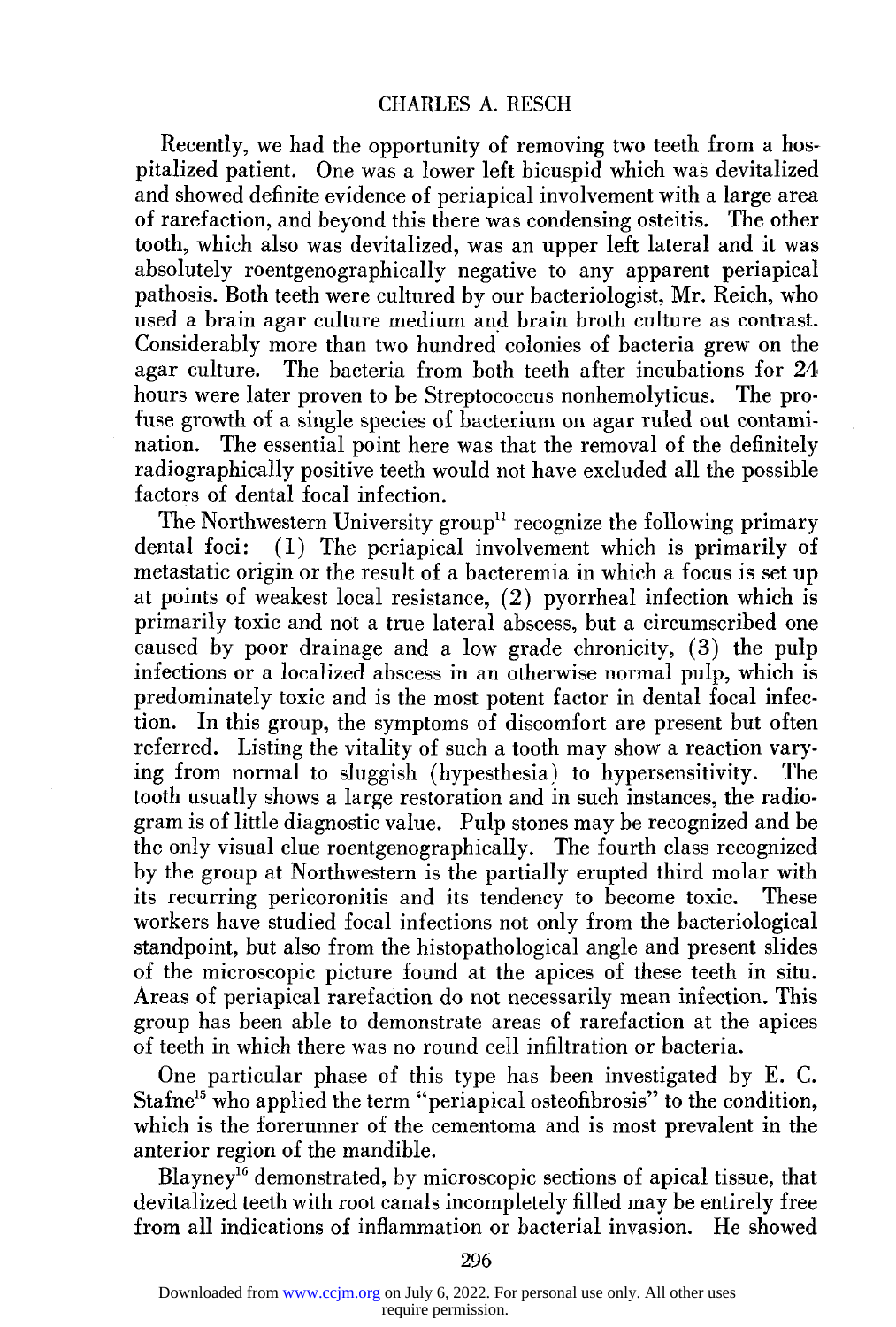a carious lower first molar with definite roentgen evidence of periapical involvement around hoth roots and, histologically, an area of inflammation and destruction of the pulp in the gingival or middle portion of the mesial root. Other microscopic studies of the same tooth showed that the periapical tissues did not show the slightest sign of inflammation or degeneration. His conclusions were that bacteriological study of root ends wherein the inoculum is obtained after extraction is very misleading and that for a reliable study, the material must be collected before the root is disturbed. He also concluded that only roentgenographic evidence of root resorption in the absence of bony changes is not sufficient to justify the extraction of teeth so involved.

In the investigations which we have conducted, we have not had the opportunity to study microscopic sections and have relied on the bacteriological method. Approximately eighty teeth have been cultured, and fifty-seven or 71.3 per cent showed pure cultures of nonhemolytic streptococci; four were of the viridans type. The majority of these teeth were devitalized and there had been some therapy to the root canal. Radiographically negative and positive teeth were present in about equal numbers. Six of the cultured teeth were negative, two having been removed because of peridental involvement. Others gave cultures of streptococci but contamination was apparent because other organisms were reported to be present in the culture. The wide variation in our findings from those of Haden may be explained partially on the basis that our patients were suffering from some systemic disorder and, due to the metastatic nature of organisms and the sites of lowered local resistance, we would expect to find a greater number culturing bacteria.

In the group which we studied there was an upper bicuspid. This was a devitalized tooth, the root canal of which was well filled, and no evidence of periapical involvement was demonstrable roentgenographically. The patient, a young woman, suffered from acute nephritis; some low grade infection was suspected but could not be demonstrated. the absence of any other etiological factor, the questionable tooth was removed and cultured. The organisms were injected into a rabbit with the result that no demonstrable lesion was found after four days when autopsy was performed. Subsequent reports from the patient, however, have revealed no further recurrence of the systemic symptoms.

In conclusion, since it has been shown bacteriologically and clinically that the teeth and oral sepsis play an important rôle in the general health in the majority of cases, we should attempt to eliminate the practice of extracting teeth that do not appear to be causative factors in the production of systemic dyscrasias. No tooth should be removed on the mere assumption that it is the definite cause of the complaint, because it is a recognized fact that the products of such teeth may act as sensitiz-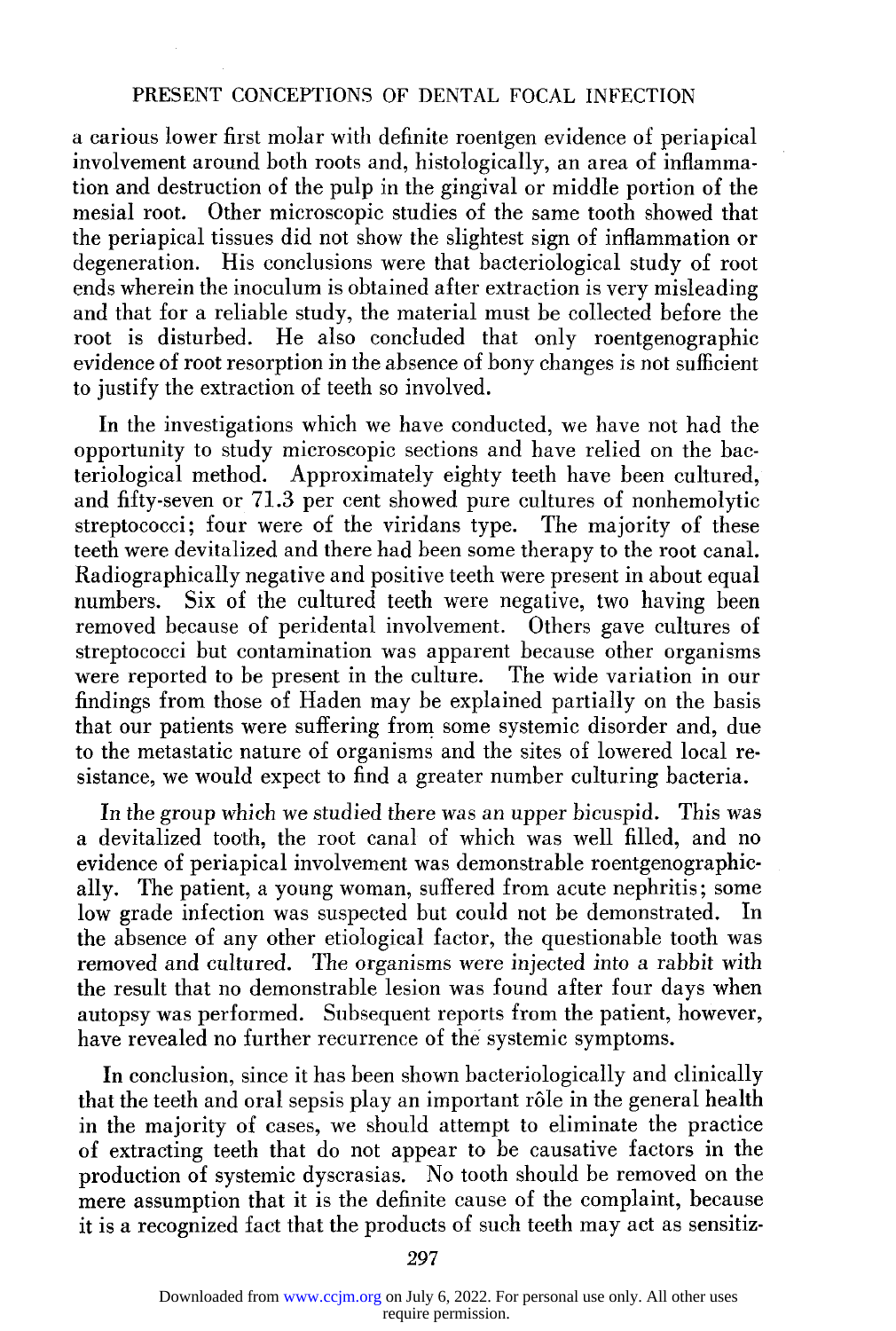ing agents and, therefore, should be considered a secondary rather than a primary cause. Indeed, I feel safe in regarding the majority of infectious teeth in this light rather than as etiological factors. However meager may be our total means of evaluating such conditions, the application of "snap diagnosis" is to be less condoned than extolled as a sensible economy. The most thorough diagnostic studies at our command must be employed. From the dental standpoint, these include a history of dental discomfort, a complete digital examination of the mouth including a test of the vitality of the teeth, and a complete roentgen examination. Roentgen examination of two suspicious looking teeth for the purpose of determining the general condition is inexcusable from the standpoint of conscientious and thorough practice and is usually worthless from an economic viewpoint. If, after a complete survey, there is evidence of abnormality of the oral structures, the age, the position of the tooth and its proximity to important structures, the condition of the tooth, the importance the patient attaches to his teeth as to care and condition of the mouth, and finally the general complaint of the patient in addition to evidence of low grade infection, determine whether a suspicious tooth should be extracted. It is in such problems that dentistry and medicine merge, and only after the fullest cooperation between both professions does the final therapeutic result justify the measures attempted. In dealing with these problems, it is not entirely a question of how much infection is present, but how well can we ascertain that such conditions exist. Unless a complete understanding of the condition can be procured before the teeth are condemned, many normal teeth will be sacrificed and even with all due caution, teeth that may be causing no trouble will be removed, but this number will become smaller with continued observation, study, and more complete records.

#### **REFERENCES**

- **1. Rush, Benjamin: Medical Inquiries and Observations, Philadelphia, Mathew Carey and Sons, 1:199, 1818.**
- **2. Black, A. D.: Ocular diseases resulting from dental lesions, Ophthalmol. Rec., 24:610-622, 1915.**
- **3. Garretson, J. D.: A System of Oral Surgery, Philadelphia, J. B. Lippincott & Co., p. 1364, 1890.**
- **4. Miller, C. W. : The human mouth as a focus of infection, Dental Cosmos, 33:689-713, 1891.**
- **5. Kiinig, W. : Jahresber d. Physikal. Vereins zu Frankfurt-am-M., 1895-1896.**
- **6. Upson, H. S.: Serious mental disturbances caused by painless dental lesions, Am. Quart. Roent., 2:223, 1909.**
- **7. Pancoast, H. K.: Importance of dental defects as factors in the etiology of idiopathic epilepsy, Trans. Amer. Roent. Ray Soc., 52, 1911.**
- **8. Sparrevohn, H. R.: A suspected case of Ludwig's angina, Dental Cosmos, 52:645, 1910.**
- **9. Hunter, William: The role of sepsis and asepsis in medicine, Dental Brief, 16:850-863, 1911.**